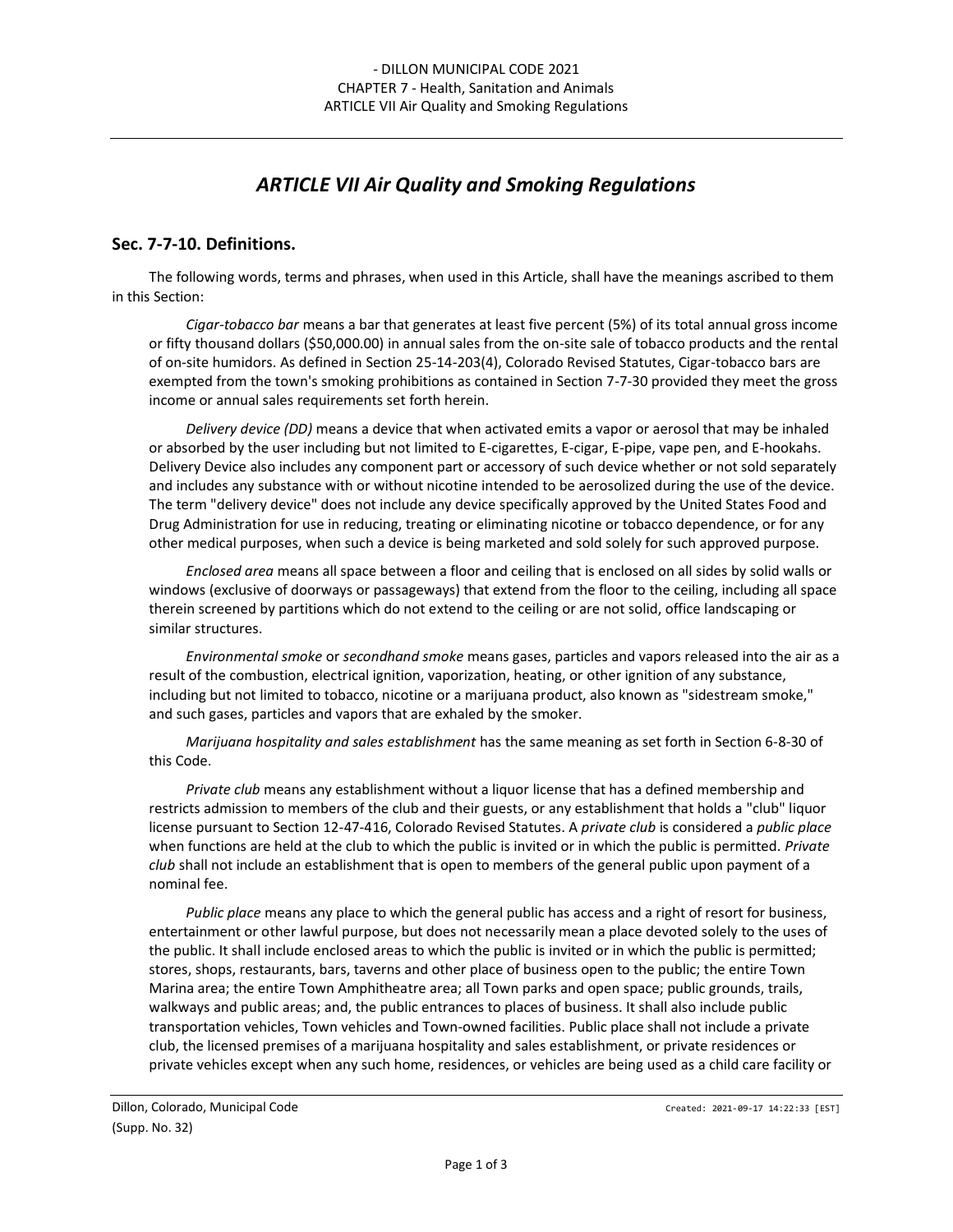child care center or if a private vehicle is being used for the public transportation of children or as part of health care or child care transportation.

*Smoking* means the burning, heating, electrical ignition, use of a delivery device, vaporization, aerosolization or carrying of a lighted or heated cigarette, cigar, pipe, or any other similar product, device, matter or substance that contains tobacco, nicotine, or marijuana, or any other substance or combination thereof, and the inhaling and exhaling of environmental smoke created thereby.

## **Sec. 7-7-20. Findings; purpose.**

The Town Council finds and declares that the purposes of this Article are:

- (1) To protect the public health and welfare by prohibiting smoking in public places;
- (2) To advance the right of all persons to breathe smoke-free air; and
- (3) To recognize that the need to breathe smoke-free air shall have priority in public places over the desire to smoke.

### **Sec. 7-7-30. Smoking prohibited in public places.**

Smoking, environmental smoke, or secondhand smoke shall be prohibited in all public places.

#### **Sec. 7-7-40. Smoking prohibited at entry to public places.**

- (a) In order to prevent smoke, environmental smoke, or secondhand smoke from entering any area where smoking is prohibited, no person shall smoke within a distance of fifteen (15) feet from any public entrance or passageway of any public place or area where smoking is prohibited, unless such person is passing through the fifteen-foot area referred to herein to extinguish smoking materials in the process of entering through the entrance or passage way.
- (b) The prohibition contained in Subsection (a) above shall not apply to a public place where smoking is prohibited if that public place has designated an outside smoking patio or deck, and such designated patio or deck is immediately adjacent to its primary or main entrance or passageway.

(Ord. 02-04 §1; Ord. 07-04 §1; Ord. 05-16 §4)

#### **Sec. 7-7-50. Posting of signs.**

The owner, operator, manager and other person in control of a public place shall be responsible for posting and maintaining "No Smoking" signs clearly indicating the prohibition of cigarettes, marijuana and delivery devices. These symbols shall include the international "No Smoking" symbol (consisting of a pictorial representation of a burning cigarette), a marijuana leaf symbol (a pictorial of a single marijuana leaf), and a delivery device symbol (a pictorial of a delivery device); all enclosed in circles with a slash across them, clearly and conspicuously posted at every entrance of every public place required or declared to be smoke-free under this Article.

#### **Sec. 7-7-60. Enforcement.**

- (a) Enforcement of this Article shall be implemented by the Police Department, under the supervision of the Town Manager.
- (b) Any citizen may register a complaint of alleged violation of this Article by filing a sworn complaint with the Police Department or the Town Manager.